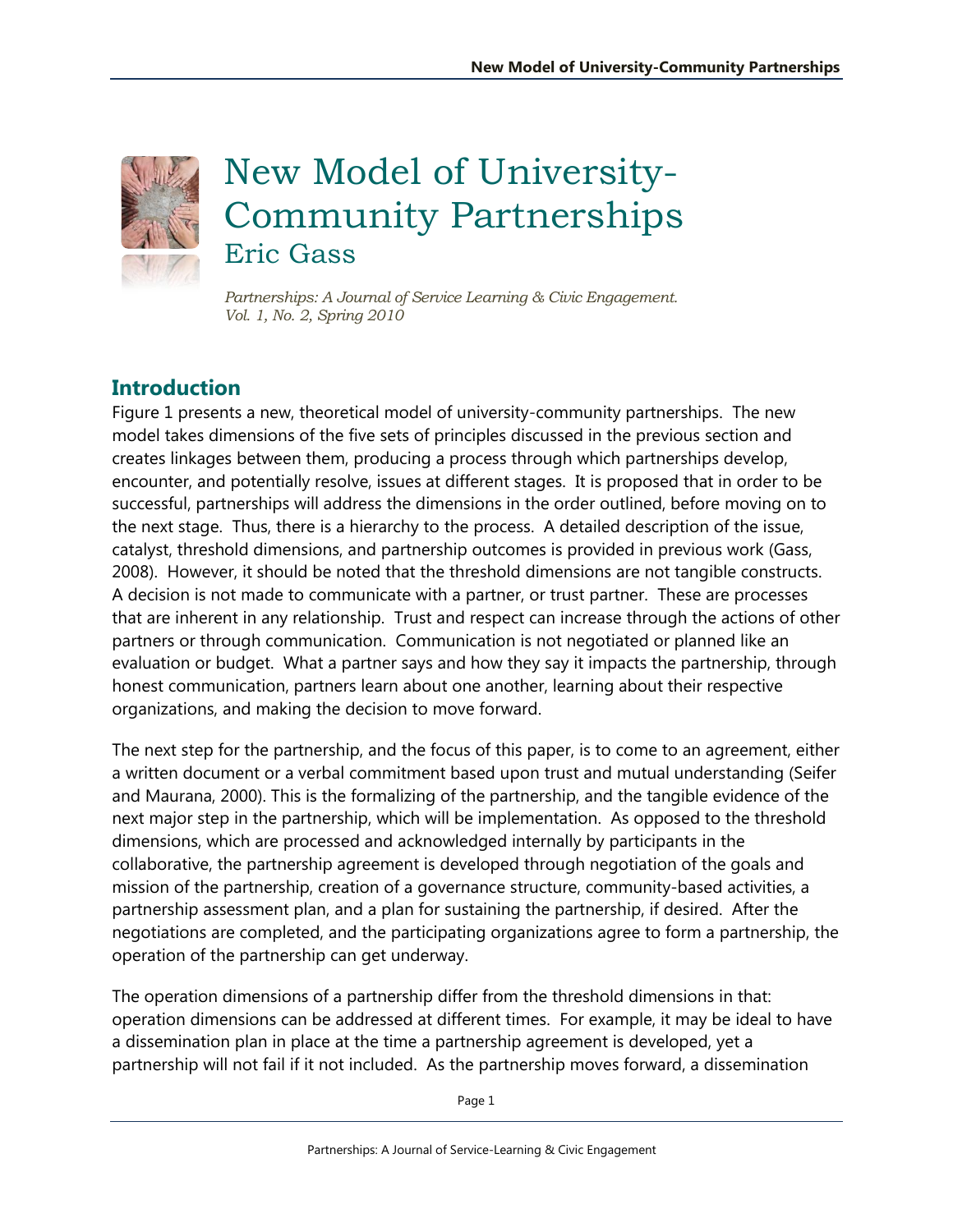

Figure 1: The Path to University-Community Partnership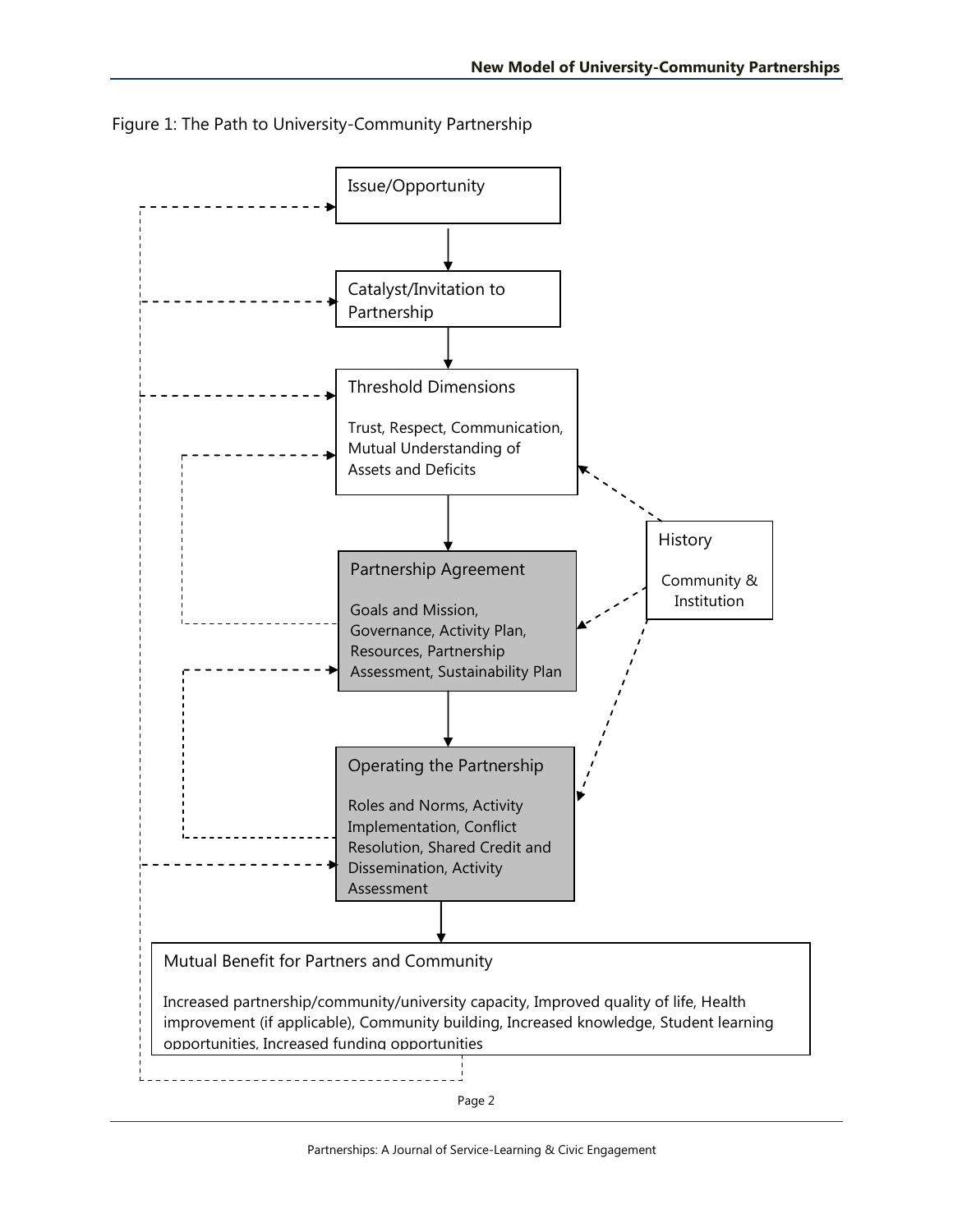plan may be clearer, especially if years have passed since the partnership's inception. However, not having clear goals in the partnership agreement may prevent a partnership from succeeding.

The purpose of proposing this model is to build upon the work of Maurana, Israel, Lasker, Holland and others, who have attempted to identify the necessary dimensions of universitycommunity partnerships. Their work is the foundation of this model. The Campus Compact group has issued a challenge to experts in the field to develop indicators of partnership success (Campus Compact, 2004). Others point out that traditional assessment tools and methodologies do not adequately measure partnerships (Weiss, Anderson, and Lasker, 2002). Thus, I propose a plan to empirically test the new model of partnership.

The goal of this research project is to answer the question: is there a universal series of stages through which university and community partners proceed, as these entities work together to create a partnership? To determine if the proposed model of university-community partnership is a valid representation of the partnership process, it must be determined what dimensions are present in university-community partnerships? The literature and proposed model provide a template, but only through empirical evaluation will a set of dimensions be developed. To allow for a more detailed description of analyses and results, only the relationship between the partnership agreement dimensions and the next phase of the model, operating the partnership, will be discussed in this paper.

# **Methods**

#### **Participants**

A total of 23 partnerships were awarded grants by a statewide community-health foundation in 2004, the first year of awards for this program. Per grant rules, partnerships were to take place within one Midwestern state, and include at least one faculty member from a medical school and one community-based partner. In terms of partnership participants, there were a total of 28 faculty, with seven of the 28 participating in two partnerships. The seven faculty listed in multiple partnerships were asked to complete a survey for each partnership in which they were involved, bringing the number of potential faculty surveys to 35.

For the community partners, there were a total of 87 people that participated in funded partnerships. Three of 87 participated in two partnerships. The three community partners listed in multiple partnerships were asked to complete a survey for each project in which they participated, brining the maximum number of completed surveys to 90.

#### Survey Data Collection

A detailed description of the survey development process is outlined in a previous article (Gass, 2008). A total of 125 surveys were mailed to faculty and community partners. The first survey mailing yielded a total of 36 completed surveys, 26 from community partners and 10 from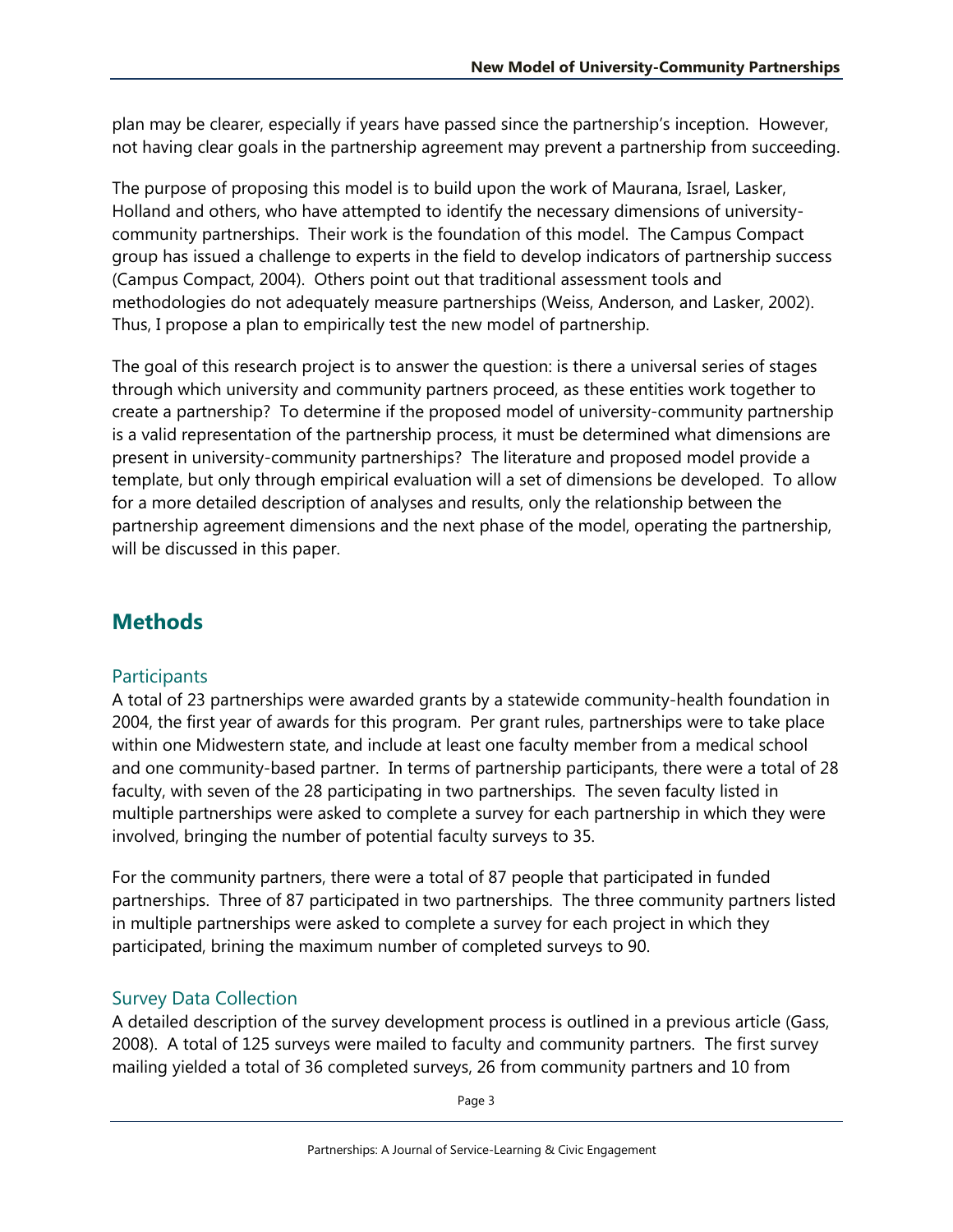faculty. A second mailing three weeks later produced 22 completed surveys, 12 from community partners and 10 from faculty. For the third and final recruitment attempt, an e-mail was sent to all non-respondents four weeks later. Seven completed surveys, four from community partners and three from faculty were returned. A total of 65 completed surveys were returned for an overall response rate of 52%. Community partners completed 42 surveys, accounting for 47% of the community partner population, while faculty completed 23 surveys, accounting for 66% of the population. No statistically significant differences were found, in terms of partnership characteristics, between those that responded to the survey, and those that did not (Gass, 2008).

#### Regression Analyses

A series of logistic regressions were performed to test the relationships between the partnership agreement dimensions and operating the partnership dimensions, as proposed in the partnership model. In the first series of logistic regressions, the variables representing the partnership agreement dimensions were individually regressed upon each of variables associated with the operating the partnership dimensions, to assess the unique variance for each independent variable. In addition, all of the independent partnership agreement dimensions variables were entered into a regression model simultaneously, and regressed upon the dependent operating the partnership variables to assess the overall variance accounted for by the threshold dimensions as a whole. In the partnership model, it is proposed that the partnership agreement dimensions of Goals and mission, governance, resources, partnership assessment and sustainability plan are to be agreed upon before the participating university and community organizations can proceed to begin implementing programs and activities. Roles and norms, Activity Implementation, Conflict Resolution, Shared Credit and Dissemination, Activity Assessment represent the operating the partnership dimensions. Thus, the purpose of this regression analysis is to investigate how much the partnership agreement dimensions actually contribute to partnership operations. This analysis also assumes that the threshold dimensions have already been addressed.

For this research project,  $p < 10$  was labeled statistically significant. The maximum sample size for community partners is 42 and for faculty, the maximum sample size is 23. Considering the lack of statistical power between these two samples, achieving the standard significance level needed to reject the null hypothesis of p<.05 will be difficult. Thus, the use of p<.10 will allow for the discussion of differences that may be substantial when looking at contributions of variance and beta scores in a regression analysis, but lack the statistical power to show statistically significant results.

A detailed variable recoding process was discussed in previous work (Gass, 2008). Table 1 shows the names of the recoded variables. This study was reviewed and approved by the Institutional Review Board of the University of Wisconsin-Milwaukee.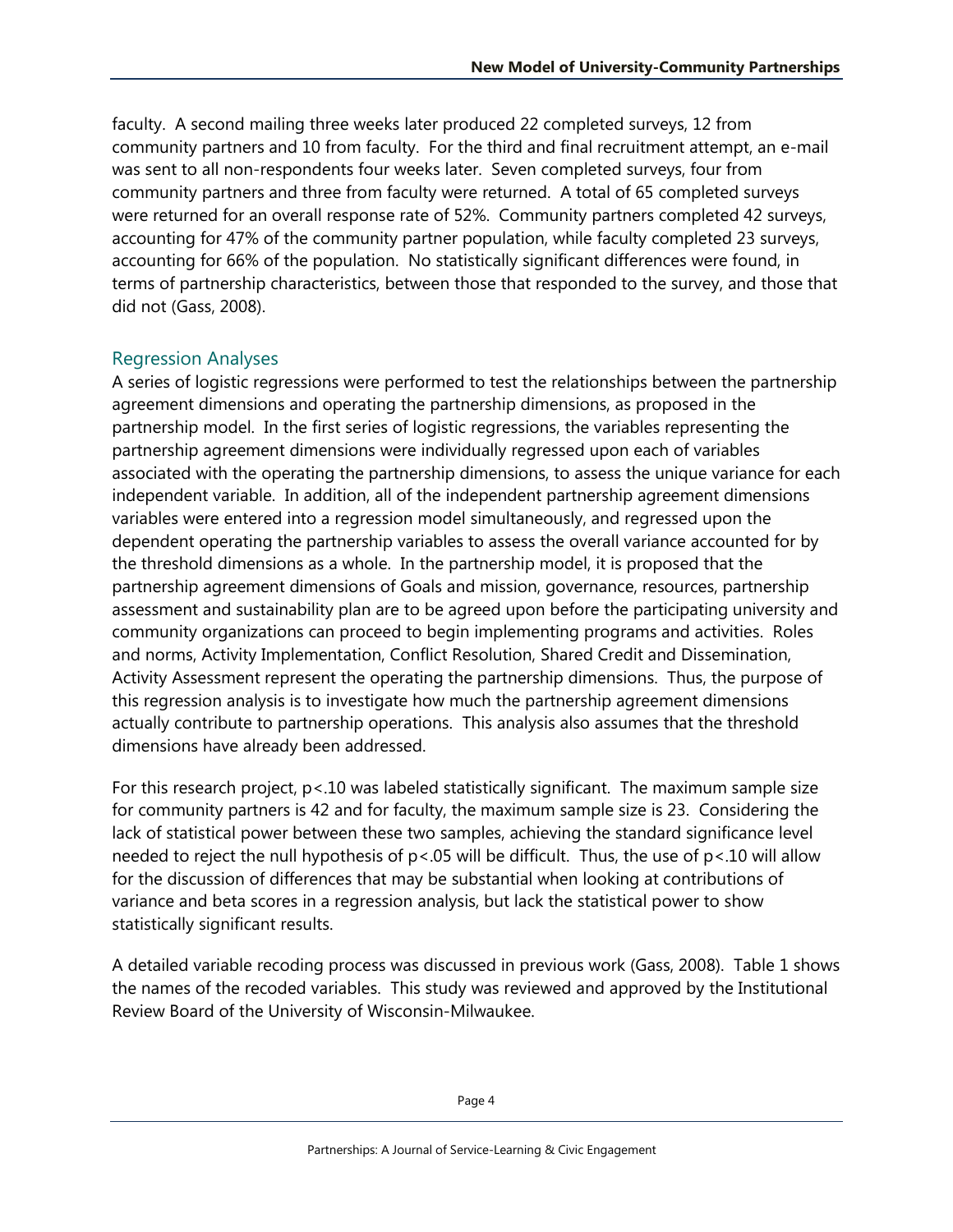## **Results**

When each independent variable is regressed individually upon the dependent variable of Organizational Culture, representing the partnership dimension of roles and norms, only one is statistically significant, Partnership Mission (Exp(B)=5.73, p<.05), as shown in Table 2. The total amount variance accounted for by Partnership Mission was  $R^2 = .092$ .

When all of the independent variables are entered into the logistic regression model simultaneously, two independent variables are statistically significant. Partnership Mission  $(Exp(B)=14.98, p<.05)$  remains statistically significant and has a large increase in the odds ratio. Also, Partnership Rules ( $Exp(B)=0.70$ ,  $p<0.05$ ), representing the partnership dimension of governance, is also statistically significant, albeit with a very small odds ratio. The entire model accounts for approximately 20% of the variance found in the dependent variable,  $R^2$ =.208.

The next dependent variable is the aggregate variable Conflict Resolution, which assessed the perceived frequency of conflicts among the partners and if the conflicts are resolved. The results for this series of regressions are reported in Table 2. When each of the independent variables were regressed individually upon Conflict Resolution, only one variable was statistically significant, Partnership Rules (Exp(B)=3.20, p<.10), representing the partnership dimension of governance. The total variance accounted for by Partnership Rules was  $R^2$ =.041. When all of the independent variables are entered into the logistic regression model simultaneously, no variable is statistically significant.

A similar trend was found for the next two dependent variables, shown in Table 3, both representing the partnership dimension of shared credit and dissemination. One independent variable, Partnership Assessment had a statistically significant relationship with both of the dependent variables. For the dependent variable Dissemination, the total variance accounted for by Partnership Assessment (Exp(B)=3.93, p < 10) was  $R^2$ =.054. For the dependent variable Shared Credit, the total variance accounted for by Partnership Assessment (Exp(B)=4.13, p<.10) was  $R^2$ =.080. When all of the independent variables were entered into logistic regression models for both Dissemination and Shared Credit, none of the independent variables were statistically significant.

The final dependent variable in this series of analyses is Activity Assessment, as seen in Table 4. When all of the independent variables are regressed individually upon Activity Assessment, only one was statistically significant, Partnership Mission (Exp(B)=2.55, p<.10), representing the partnership dimension of goals and mission. The total variance accounted for by Partnership Mission was  $R^2$ =.039. When all of the independent variables are entered into the logistic regression model simultaneously, the results are much different. Here, two independent variables are statistically significant, Partnership Influence (Exp(B)=3.29, p<.10) and Budget Process (Exp(B)=0.20, p<.05). The total variance accounted for by the entire model is  $R^2$ =.140.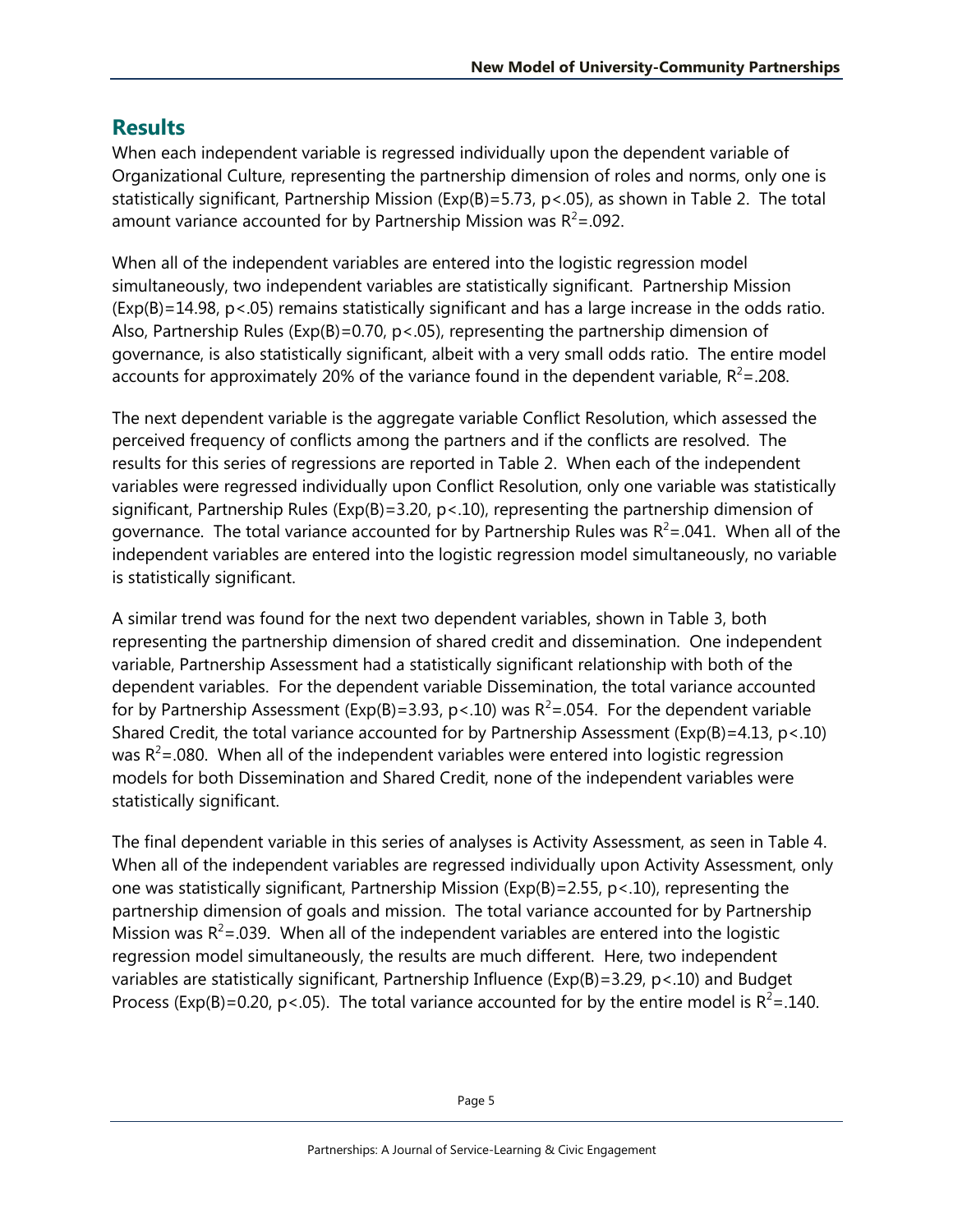#### Table 1: Variable Recoding

| Survey Items                          | Spearman's Rho | Criteria to Create Dichotomous Aggregate   | <b>New Variable</b>        |
|---------------------------------------|----------------|--------------------------------------------|----------------------------|
|                                       |                | Variable                                   |                            |
| <b>Threshold Dimensions</b>           |                |                                            |                            |
| Perception of Trust                   | $.61***$       | Perception of Trust+Valued Contributions=2 | <b>Trust and Respect</b>   |
| <b>Valued Contributions</b>           |                |                                            |                            |
| <b>Community Needs Awareness</b>      | $.53***$       | Comm Needs Aware+Comm Asset Aware=2        | Community                  |
| <b>Community Asset Awareness</b>      |                |                                            | Awareness                  |
| Self Assessment                       | $.22*$         | Self Assess+Understanding Partner          | Understanding              |
| <b>Understanding Partner Capacity</b> |                | Capacity=1                                 | Capacity                   |
| Partnership Agreement Dimensions      |                |                                            |                            |
| <b>Mission Clarity</b>                | $.26***$       | Mission Clarity+Mission Alignment=2        | Partnership Mission        |
| <b>Mission Alignment</b>              |                |                                            |                            |
| <b>Budget Participation</b>           | $.39**$        | <b>Budget Participation+Budget</b>         | <b>Budget Process</b>      |
| <b>Budget Understanding</b>           |                | Understanding=2                            |                            |
| Partnership Sufficiency               | $.39***$       | Prtnrshp Sufficiency+Org Sufficiency=2     | <b>Funding Sufficiency</b> |
| <b>Organizational Sufficiency</b>     |                |                                            |                            |
| Operating the Partnership             |                |                                            |                            |
| <b>Dimensions</b>                     |                |                                            |                            |
| <b>Culture Change</b>                 | $.27***$       | Culture Change+Cultural Understanding=1    | Organizational             |
| <b>Cultural Understanding</b>         |                |                                            | Culture                    |
| Conflict                              | N/A            | Conflict+Conflict Resolution=1             | <b>Conflict Resolution</b> |
| <b>Conflict Resolution</b>            |                |                                            |                            |
| <b>Outcome Match</b>                  | $.39**$        | Outcome Match+Outcome Development=2        | <b>Activity Assessment</b> |
| <b>Outcome Development</b>            |                |                                            |                            |

 $*p<.10, **p<.05, **p<.01$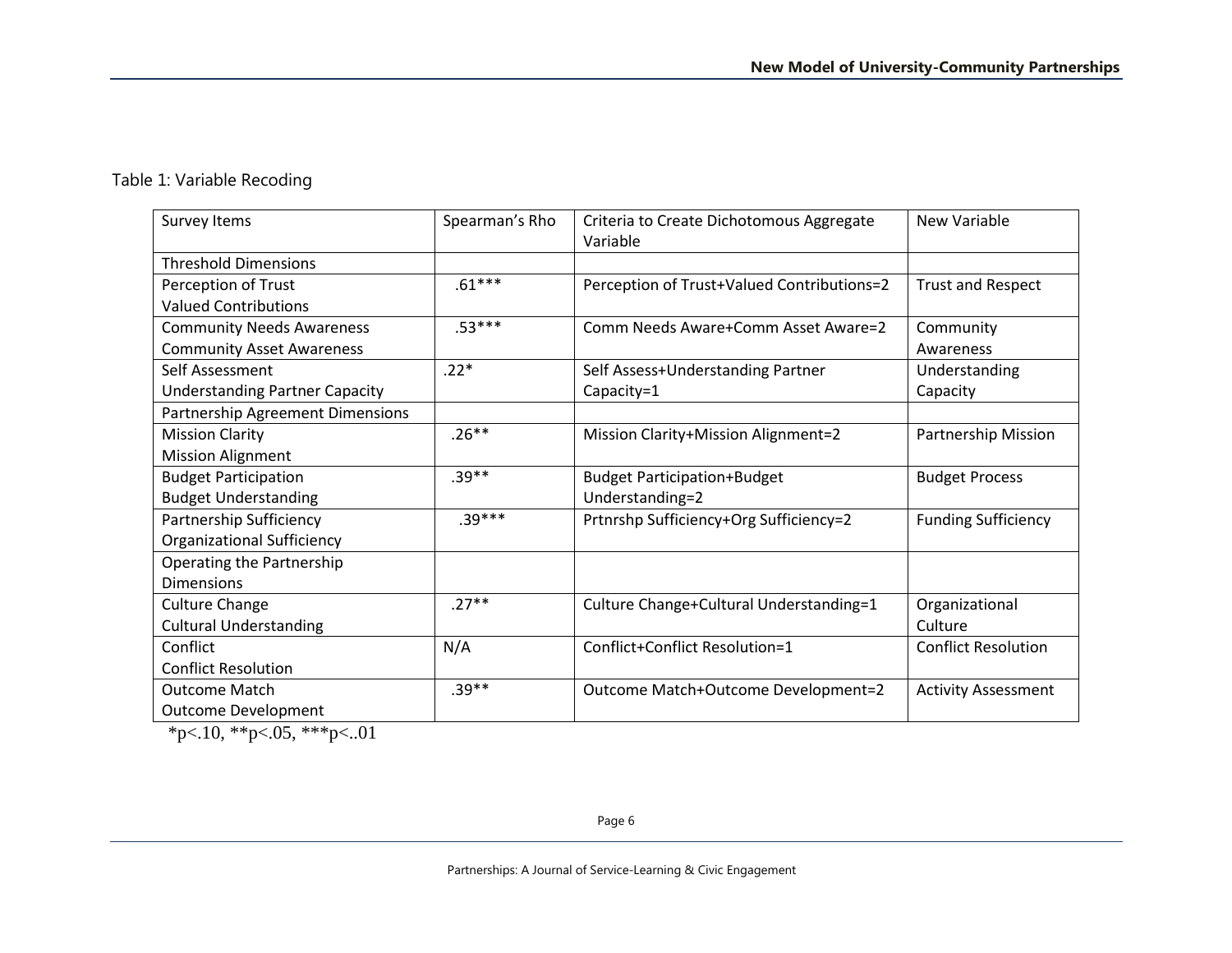|                                           | <b>Organizational Culture</b> |                         |                                           | <b>Conflict Resolution</b> |                   |
|-------------------------------------------|-------------------------------|-------------------------|-------------------------------------------|----------------------------|-------------------|
|                                           | Unique                        | <b>Full Model</b>       |                                           | <b>Unique Variance</b>     | <b>Full Model</b> |
|                                           | Variance                      | $n=56$                  |                                           |                            | $n=57$            |
|                                           | Exp(B)                        | Exp(B)                  |                                           | Exp(B)                     | Exp(B)            |
| <b>Goals and Mission</b>                  |                               |                         | <b>Goals and Mission</b>                  |                            |                   |
| Partnership Mission                       |                               |                         | Partnership Mission                       |                            |                   |
| $n=62, R^2=.092$                          | $5.73**$                      | 14.98**                 | $n=64$ , $R^2 = .016$                     | 1.81                       | 1.47              |
| Governance                                |                               |                         | Governance                                |                            |                   |
| Partnership Rules                         |                               |                         | Partnership Rules                         |                            |                   |
| $n=62, R^2=.014$                          | 0.51                          | $0.70**$                | $n=64$ , $R^2 = .041$                     | $3.20*$                    | 3.35              |
|                                           |                               |                         |                                           |                            |                   |
| Partnership Influence                     |                               |                         | Partnership Influence                     |                            |                   |
| $n=62, R^2=.001$                          | 1.20                          | 1.60                    | $n=64$ , $R^2 = .006$                     | 0.69                       | 0.54              |
|                                           |                               |                         |                                           |                            |                   |
| Resources                                 |                               |                         | Resources                                 |                            |                   |
| <b>Budget Process</b><br>$n=61, R^2=.012$ |                               |                         | <b>Budget Process</b><br>$n=63, R^2=.000$ |                            |                   |
|                                           | 0.55                          | 0.66                    |                                           | 1.10                       | 1.68              |
| <b>Funding Sufficiency</b>                |                               |                         | <b>Funding Sufficiency</b>                |                            |                   |
| $n=61, R^2=.005$                          | 1.49                          | 1.65                    | $n=63, R^2=.002$                          | 1.23                       | 0.69              |
| Partnership Assessment                    |                               |                         | Partnership Assessment                    |                            |                   |
| $n=63$ , $R^2 = .017$                     | 2.04                          | 2.49                    | $n=65$ , $R^2 = .014$                     | 1.77                       | 1.43              |
|                                           |                               |                         |                                           |                            |                   |
| Sustainability Plan                       |                               |                         | Sustainability Plan                       |                            |                   |
| $n=62, R^2=.010$                          | 1.67                          | 0.57                    | $n=63, R^2=.003$                          | 1.30                       | 1.27              |
|                                           |                               |                         |                                           |                            |                   |
|                                           |                               | $\overline{R^2}$ = .208 |                                           |                            | $R^2$ = .088      |

 $*p$  <.10,  $*p$  <.05,  $**p$  <.01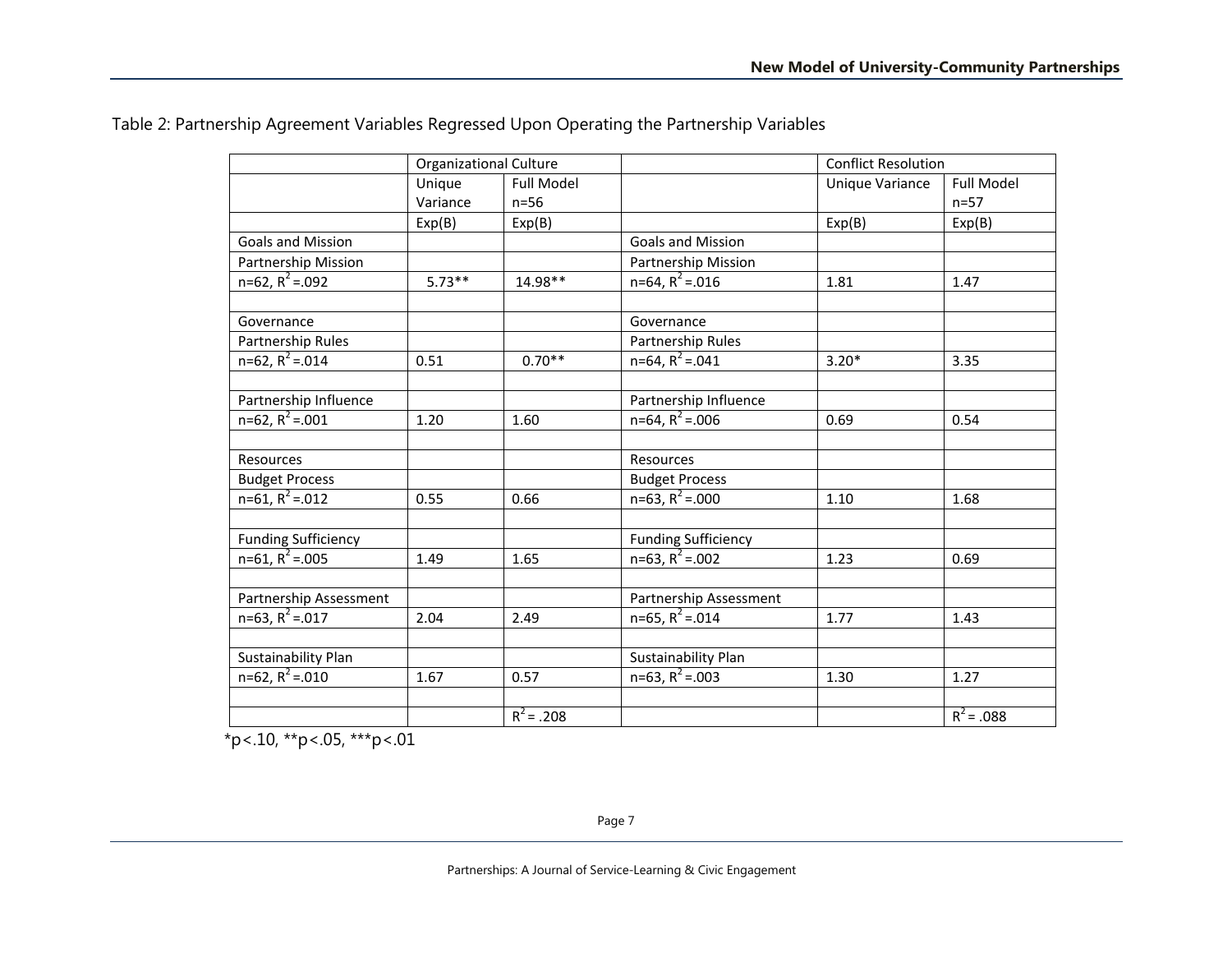|                            | Dissemination |                   |                            | <b>Shared Credit</b>   |                   |
|----------------------------|---------------|-------------------|----------------------------|------------------------|-------------------|
|                            | Unique        | <b>Full Model</b> |                            | <b>Unique Variance</b> | <b>Full Model</b> |
|                            | Variance      | $n=56$            |                            |                        | $n=56$            |
|                            | Exp(B)        | Exp(B)            |                            | Exp(B)                 | Exp(B)            |
| <b>Goals and Mission</b>   |               |                   | <b>Goals and Mission</b>   |                        |                   |
| Partnership Mission        |               |                   | Partnership Mission        |                        |                   |
| $n=60, R^2=.028$           | 1.57          | 0.95              | $n=62, R^2=.035$           | 2.50                   | 2.58              |
| Governance                 |               |                   | Governance                 |                        |                   |
| Partnership Rules          |               |                   | Partnership Rules          |                        |                   |
| $n=60, R^2=.007$           | 1.68          | 0.86              | $n=62, R^2=.023$           | 2.37                   | 1.59              |
| Partnership Influence      |               |                   | Partnership Influence      |                        |                   |
| $n=60, R^2=.007$           | 0.66          | 0.60              | $n=62, R^2=.002$           | 0.81                   | 0.38              |
| Resources                  |               |                   | Resources                  |                        |                   |
| <b>Budget Process</b>      |               |                   | <b>Budget Process</b>      |                        |                   |
| $n=59, R^2=.025$           | 0.39          | 0.36              | $n=61, R^2=.018$           | 2.07                   | 2.62              |
| <b>Funding Sufficiency</b> |               |                   | <b>Funding Sufficiency</b> |                        |                   |
| $n=61, R^2=.009$           | 1.69          | 1.45              | $n=61, R^2=.000$           | 0.87                   | 0.55              |
| Partnership Assessment     |               |                   | Partnership Assessment     |                        |                   |
| $n=61, R^2=.054$           | $3.93*$       | 3.51              | $n=63, R^2=.080$           | $4.13**$               | 3.25              |
| Sustainability Plan        |               |                   | Sustainability Plan        |                        |                   |
| $n=60, R^2=.011$           | 1.73          | 2.07              | $n=62, R^2=.000$           | 1.05                   | 0.53              |
|                            |               | $R^2 = .093$      |                            |                        | $R^2 = .134$      |

Table 3: Partnership Agreement Variables Regressed Upon Operating the Partnership Variables—2

 $*p$  <.10,  $*p$  <.05,  $**p$  <.01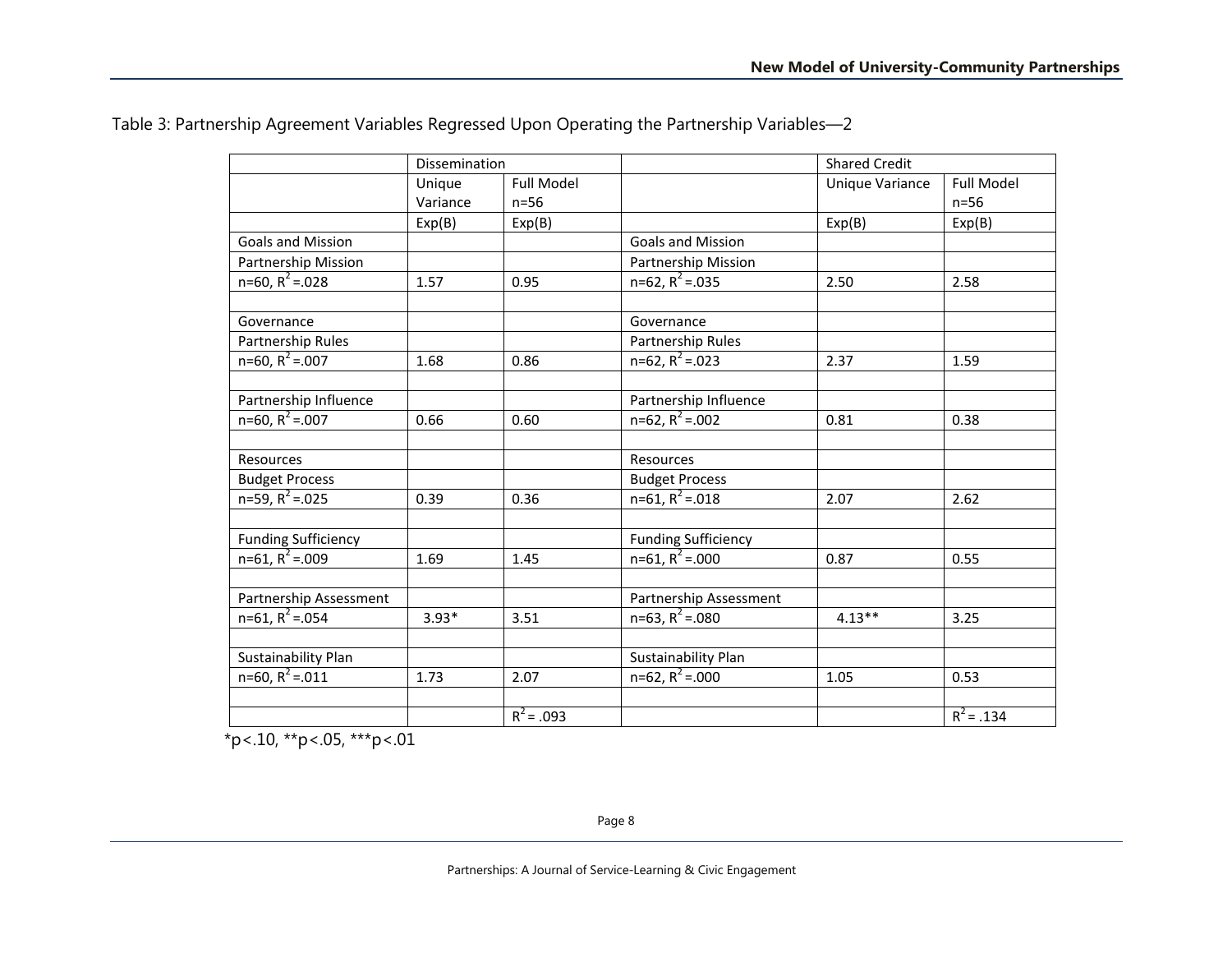|                               | <b>Activity Assessment</b> |                   |
|-------------------------------|----------------------------|-------------------|
|                               | <b>Unique Variance</b>     | <b>Full Model</b> |
|                               |                            | $n=57$            |
|                               | Exp(B)                     | Exp(B)            |
| <b>Goals and Mission</b>      |                            |                   |
| <b>Partnership Mission</b>    |                            |                   |
| $n=62, R^2=.039$              | $2.55*$                    | 1.29              |
|                               |                            |                   |
| Governance                    |                            |                   |
| <b>Partnership Rules</b>      |                            |                   |
| $n=62, R^2=.010$              | 1.81                       | 0.79              |
|                               |                            |                   |
| <b>Partnership Influence</b>  |                            |                   |
| $n=62$ , $R^2 = .030$         | 2.33                       | $3.29*$           |
|                               |                            |                   |
| <b>Resources</b>              |                            |                   |
| <b>Budget Process</b>         |                            |                   |
| $n=62, R^2=.025$              | 0.44                       | $0.20**$          |
|                               |                            |                   |
| <b>Funding Sufficiency</b>    |                            |                   |
| $n=61, R^2=.002$              | 0.78                       | 0.46              |
|                               |                            |                   |
| <b>Partnership Assessment</b> |                            |                   |
| $n=63, R^2=.026$              | 2.24                       | 2.57              |
|                               |                            |                   |
| <b>Sustainability Plan</b>    |                            |                   |
| $n=62, R^2=.019$              | 2.00                       | 1.16              |
|                               |                            | $R^2$ = .140      |

Table 4: Partnership Agreement Variables Regressed Upon Operating the Partnership Variables—3

\*p<.10, \*\*p<.05, \*\*\*p<.01

In comparing the discrepant findings, this may be another situation where significance of one independent variable, in this case Partnership Mission, is mediated another variable, Partnership Influence. A more detailed discussion of the relationship among these variables will be provided in the following section.

## **Discussion**

#### Partnership Agreement Dimensions

It is theorized that the partnership agreement dimensions are discussed between the partners until a mutually agreed upon resolution to each dimension is reached. Following the model, the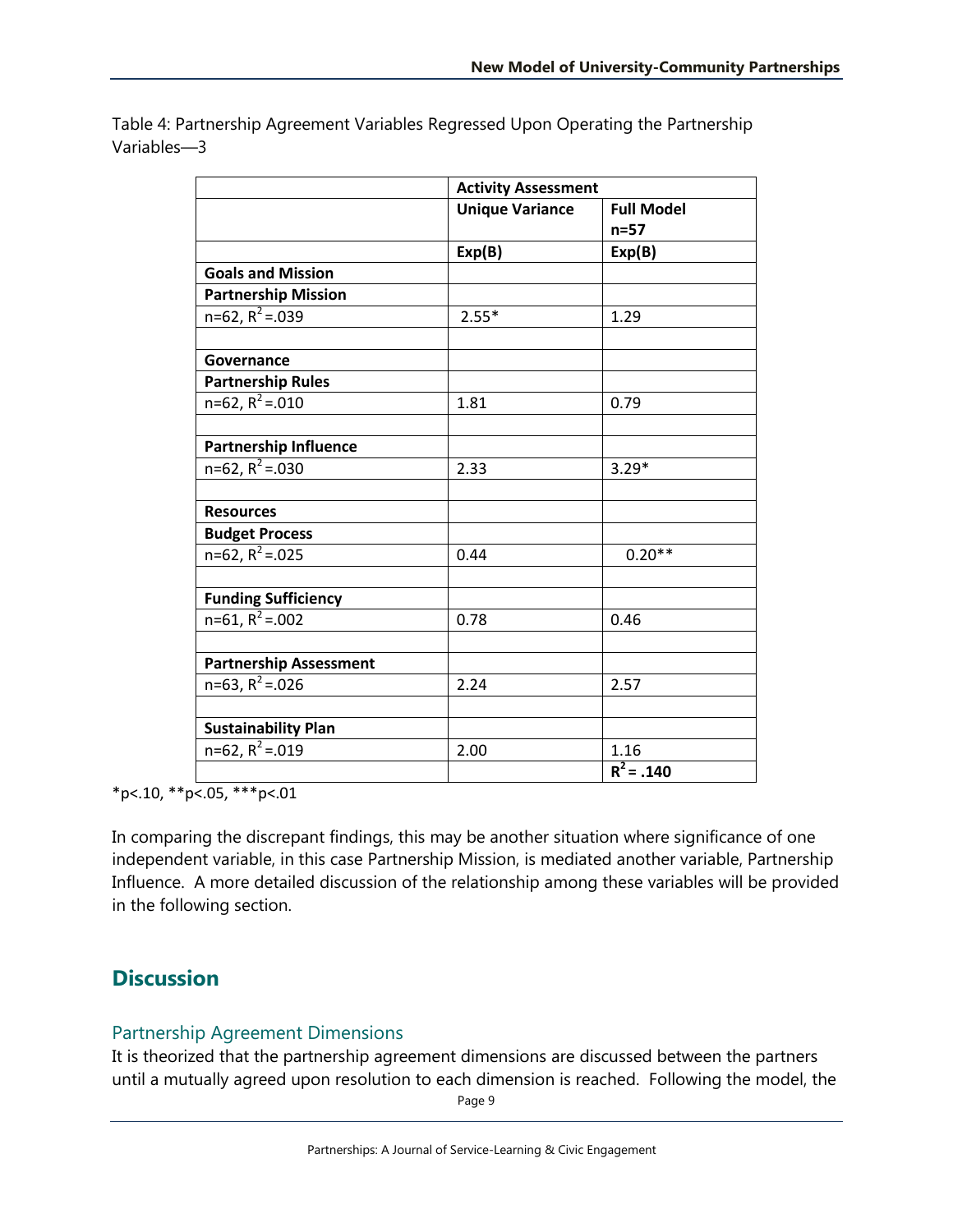individual partners have already achieved a threshold level of trust, feelings of respect and being respected, communication processes, an understanding of the community and an understanding of the capacity of the organizations involved in the partnership. Now, the partners begin to develop, through discussion and negotiation, the goals and mission of the partnership, the governance structure of the partnership, allocate resources, create partnership assessment guidelines, and possibly discuss long-term sustainability. It is through the development of these partnership dimensions that the partnership becomes official, and the organizations agree to work together to address an issue in the community.

The results of the regression analyses show that five of the seven partnership agreement variables have statistically significant relationships with at least one of the dependent operating the partnership variables. As with the previous set of regressions discussed in earlier work (Gass, 2008), both Funding Sufficiency and Sustainability Plan did not have any statistically significant relationships in the regression models. These results confirm that Funding Sufficiency and Sustainability Plan are either located in the wrong group of partnership dimensions or not valid constructs to be included in a model of university-community partnership development. The results of this series of analyses are shown in Table 5 and Figure 2.

The major finding among these variables is that three distinct partnership agreement dimensions lead to the creation of a valid, mutually developed activity assessment. The relationships among these variables are clear cut and logical, such that, in order to develop a valid assessment of the community intervention, the partnership will have clear goals and mission that align with the mission of the individual partner organizations, partners will have a say in the development of the assessment, participate in the allocation of resources, and possess an understanding of the resources available to the partnership. Presumably, resources may be allocated to implement the activity assessment.

It is also possible that having an influence in partnership decision-making, participating in budget development, and understanding available resources serve as a proxy for some concept of working together. It makes sense that having a clear mission would lead to good outcome measures; thus, partnership mission was statistically significant when controlling for other variables. However, the survey items that assess perceived influence in decision-making and participating in the budget process have a similar language when compared to the survey items used to create the aggregate variable Activity Assessment. All of these questions focus on involvement in the development process of the partnership and activities. Therefore, it is possible that these results are the product of survey semantics, in that variables that reflect mutually developing components of the partnership have a predictive relationship with a similar variable.

The other dependent variable that had statistically significant with multiple independent variables was Organizational Culture. In the case, having clear goals and mission for the partnership that are relevant to participating organizations and establishing clear rules for the governance of the partnership, leads to increased knowledge of organizational culture.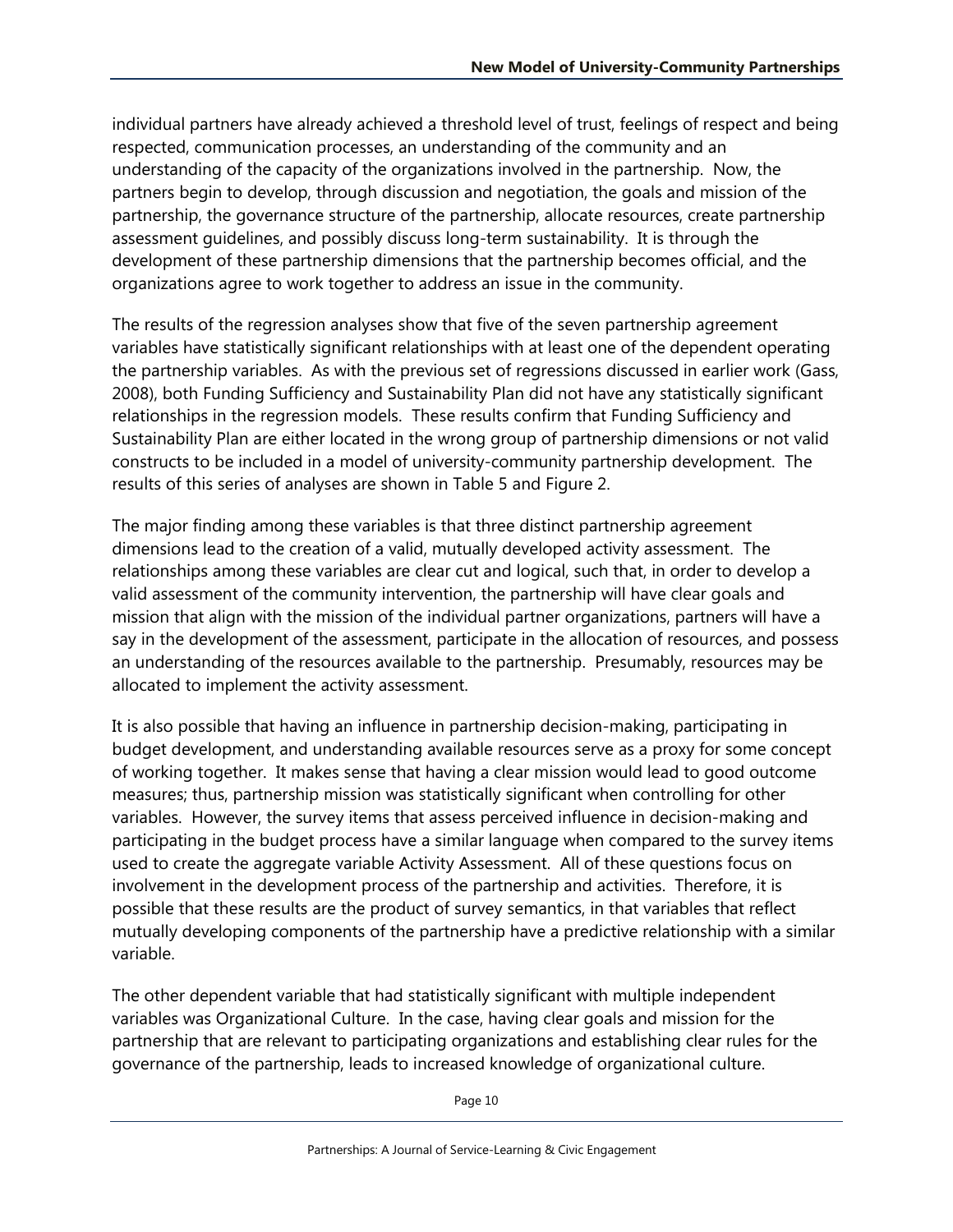Table 5: Relationships Between Partnership Agreement Dimensions and Operating the Partnership Dimensions

| Independent Variables:<br>Partnership Agreement<br><b>Dimensions</b>                                                                   | Dependent Variables: Operating the Partnership Dimensions                                                                                     |
|----------------------------------------------------------------------------------------------------------------------------------------|-----------------------------------------------------------------------------------------------------------------------------------------------|
| Partnerships that develop clear<br>goals and mission that align with<br>the goals and mission of partner<br>organizations will lead to | changes and understanding in the organizational cultures of the<br>partner, and the mutual development of valid activity assessment<br>tools. |
| Partnerships that develop clear<br>rules for decision-making will<br>lead to                                                           | changes and understanding in the organizational cultures of the<br>partner, and prevent conflict among the partners.                          |
| Partnerships in which partners<br>hold perception of having an<br>influence in partnership<br>decision-making will lead to             | the mutual development of valid activity assessment tools.                                                                                    |
| Partnerships that have a budget<br>development process that<br>includes, and is understood, by<br>all partners will lead to            | the mutual development of valid activity assessment tools.                                                                                    |
| Partnerships that engage in a<br>regular partnership progress<br>assessment will lead to                                               | sharing information about the partnership with the wider<br>community and sharing credit among all partners for<br>accomplishments.           |

Figure 2: Relationships Between Partnership Agreement Dimensions and Operating the Partnership Dimensions

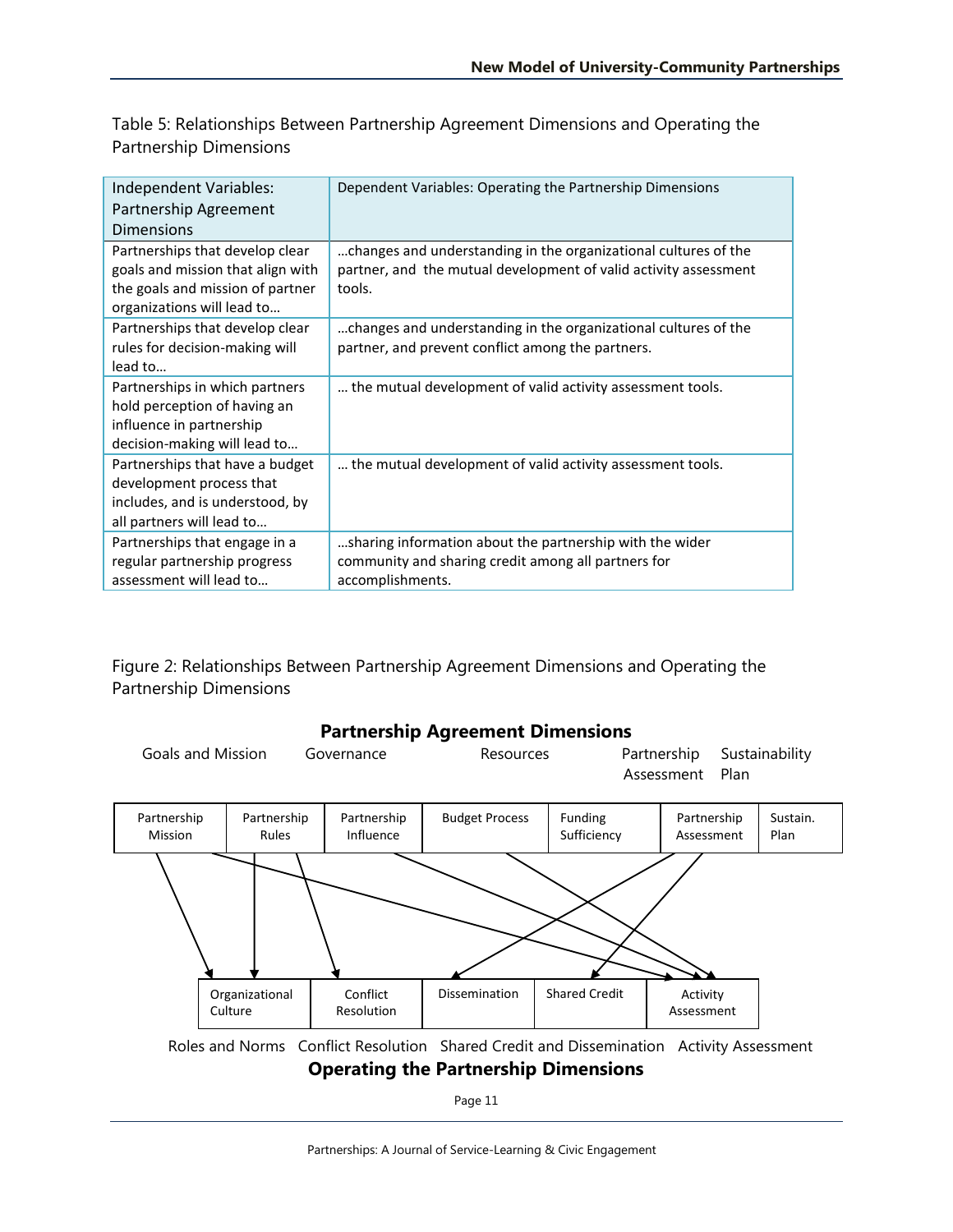Clear goals and mission for the partnership that are relevant to partner organizations and establishing clear rules for the governance of the partnership, are both the products of clear and honest communication, as discussed in the threshold dimension analyses. Therefore, it could be argued that as the partners are developing and discussing the goals and mission, and establishing the rules for partnership governance, learning about organizational culture is taking place. For example, one partner may want to implement strict rules of governance. In the case of MCW, the community partners learned firsthand the culture of the medical school through the IRB process. Also, organizational culture may be learned through the development of the goals and mission, as the partners discuss what is important to each of their organizations. The academic partner may set out goals that are testable and assessable through quantitative methods, while the community partner may seek to increase their capacity to provide quality services to the community. By negotiating and establishing mutually beneficial goals, partners begin to see how the other organizations operate, and thus, reciprocal learning occurs.

The other findings for the partnership agreement variables are quite logical and straightforward. First, if a partnership had established clear rules for decision-making, there is significantly less conflict among the partners. While there is no evidence in any of the data to see if conflict occurred during the development of the rules, it can be argued that developing rules early prevents conflict later on in the partnership.

Finally, reviewing the activities of the partnership against the goals and mission established in the grant proposal leads to the dissemination of information about the partnership to outside stakeholders and sharing credit for the activities of the partnership. This is the assessment of how the partnership is functioning and if the partnership is on track, implementing activities that are relevant to the original ideas put forth several years prior as the grant was being developed. This process allows the partners to report success and problems back to the community where the partnership is operating, the funding source, peers at a professional conference, or in the local media. If the role of disseminating is shared, and the partners all bear responsibility for problems, the relationship among the partners is strong, and may lead to positive outcomes later in the model.

#### **Limitations**

One of the limitations of this project is generalizability. Since it was required that medical school faculty serve as the academic partner, it could be argued that some of the partnerships did not develop "naturally". In looking at the model, the catalyst to forming the partnership may have been the funding available; as opposed to truly deciding a partnership was the most appropriate format to address a community health issue. Thus, some of the partnerships studied for this project may have been forced for the sake of access to money.

In addition, the focus of these partnerships was specifically on health-related topics. Therefore, the issues a partnership could address were limited. While many non-health related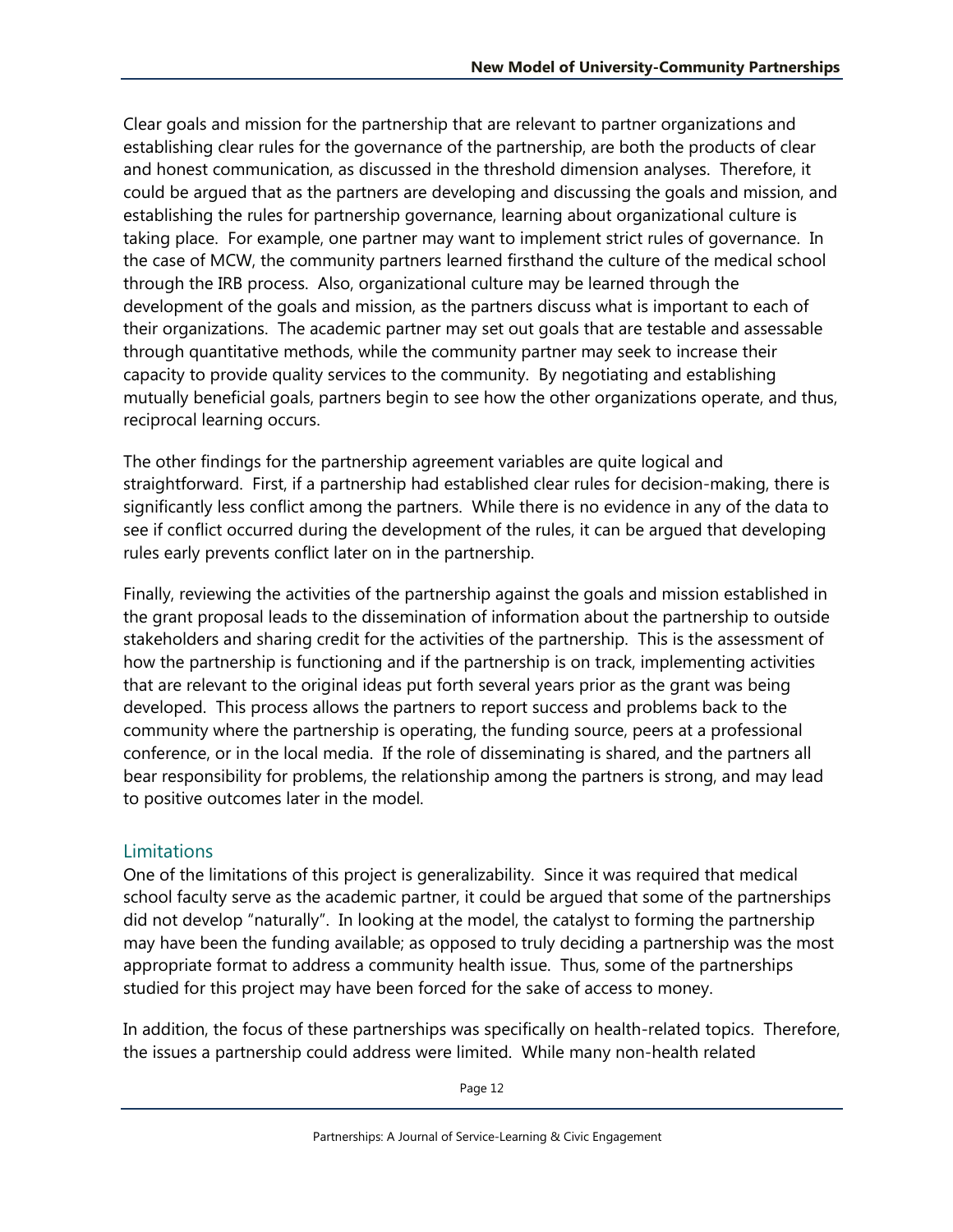organizations served as community partners, their level of expertise in certain topical areas may have impacted respondent's view of the partnership. The dynamics of the partnership, and thus the potential data that could be collected, may be different if the topic were something related specifically to churches, such as a food bank.

The topic of health can be addressed effectively from a broader, societal perspective, than through education, prevention, and preventive medicine. For example, one of the major barriers to quality healthcare is money. It could be argued that creating a job training program for inner city residents, improving their ability to find work, increase their income, and obtain health insurance, could be a more effective way to address chronic disease, obesity, and preventive medicine than an diabetes education program based in a church or community center. By specifically addressing health issues, the larger societal issues that impact individuals' quality of life, which includes health, cannot be addressed by this program, and thus, limit the ability to generalize these results with other partnerships that have a community capacity-building focus.

Another limitation impacting generalizability is the sample size of this study. One hundred twenty-five was the maximum possible number of survey respondents. Sixty-five surveys were returned. While a 52% response rate for a survey conducted through the mail might be considered excellent, a sample size of 65 limits analysis options. To compensate for the small sample size, aggregate variables were created in the analyses, to ensure that some of the assumptions of logistic regression were met, specifically the 10:1 ratio of cases to variables. Creating aggregates may have reduced the variation among the variables, by merging survey items that were related to each other in theory, but still uniquely independent in terms of the operationalized construct.

In addition to merging variables, the recoding of the Likert scale responses into dichotomous impacted the variation in the survey items. In an effort to address two issues, ordinal level data and severe skewness in the outcome distributions of the survey data, the variables were recoded to compare the highest possible answer on a three or four-point scale against the rest of the response categories in the logistic regressions. For example, respondents that indicated there was "some development" of trust in the partnership, which was the third point in the four-point scale, were reclassified together with those respondents that indicated there was "little or no" development of trust. Therefore, some of the relationships between the variables that were non-statistically significant in the regression model may, in fact, be statistically significant. With a larger sample size, and presumably more normally distributed data, a more detailed understanding of the dimensions of partnership may be obtained.

Another aspect of the sample size to be discussed is the relationship between organizations and the individuals that represent them. This paper, and the theoretical model, are focused at the organizational level. In the real world, these partnerships succeed for fail based on interpersonal relationships. While organizations are relatively stable, people come and go. Further analysis is needed to study the impact of interpersonal relationships on partnerships.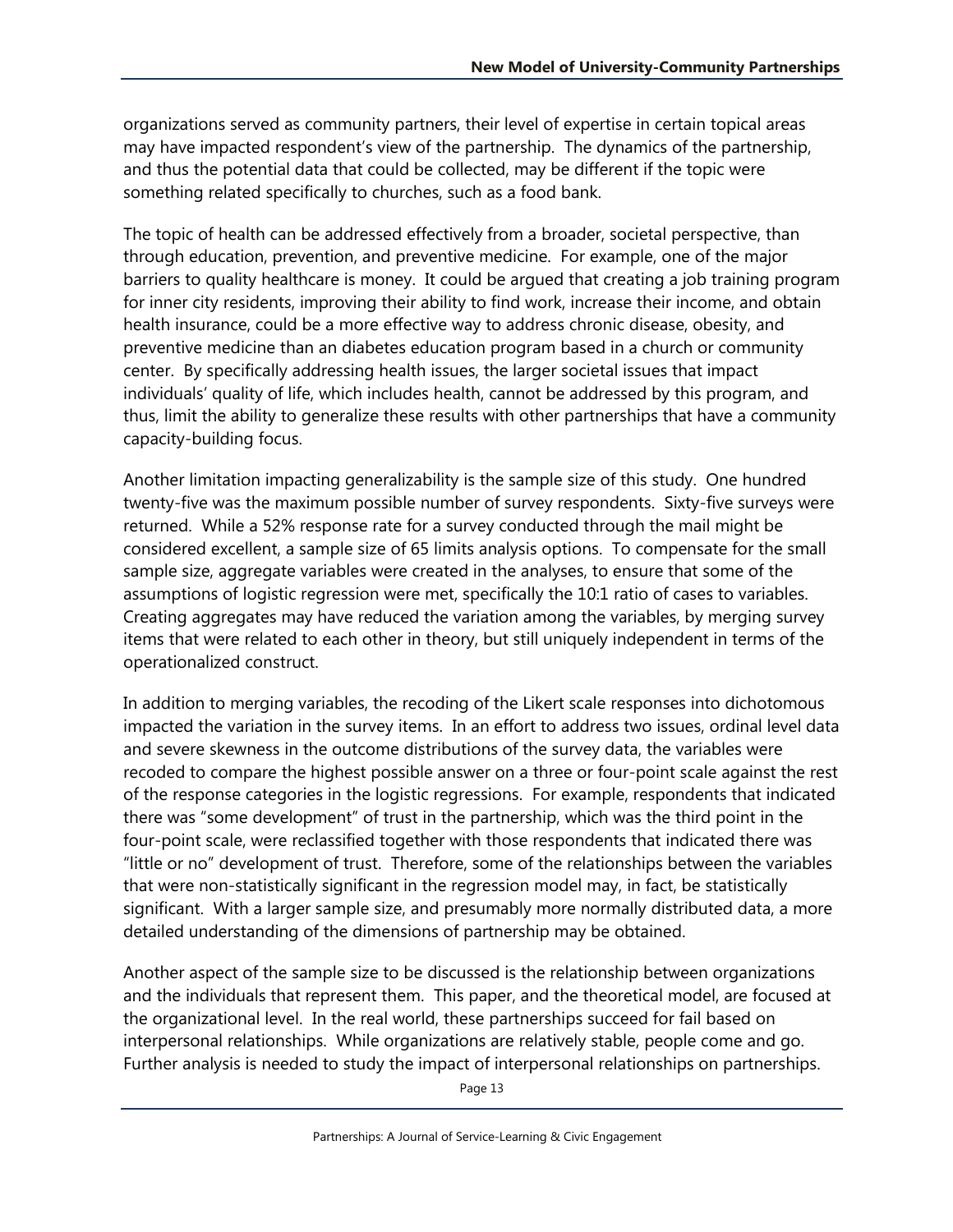Finally, the chronology of the study should be addressed. At the time the data was collected, the partnerships had been operational for about one year. Some of the slower developing partnerships may not have been ready to address Operating the Partnership dimensions. Follow up data should be collected to assess relationships between the dimensions over time.

## **Conclusion**

This study builds upon previous work (Gass, 2008) and continues to provide evidence in support of a chronological process through which university-community partnerships develop. Concepts such as goals and mission, governance, budget development, and partnership selfassessment are debated, negotiated, and ultimately agreed-upon by the participants. Through this negotiation phase, the partnership is then able to address organizational culture issues that promote or hinder collaborative success, resolve conflict, identify appropriate and mutually beneficial modes of dissemination, effectively assess the impact of the partnership through measuring programmatic outcomes.

## **References**

Campus Compact. (2004). A larger purpose: Calling the question for engagement & the future of higher education. Retrieved May 28, 2004, from<http://www.compact.org/civic/>

Gass, E**.** (2008). Crossing the threshold: Developing a foundation for university-community partnership. *Research and Practice in Social Sciences*, 4(1): 1-25.

Holland, B. (2004). Understanding and strengthening the community role in service-learning partnerships. Retrieved July 7, 2004 from the Cal State University, Office of Service Learning Web Site: [http://www.csuhayward.edu/service\\_learning/CSUSSystemWorkshopPartnerships.ppt](http://www.csuhayward.edu/service_learning/CSUSSystemWorkshopPartnerships.ppt)

Israel, B., Schulz, A., Parker, E., and Becker, A. (1998) Review of community-based research: Assessing partnership approaches to improve public health. *Annual Review of Public Health* 19: 173-202.

Lasker, R. D., Weiss, E. S., and Miller, R. (2001) Partnership synergy: A practical framework for studying and strengthening the collaborative advantage. *The Milbank Quarterly* 79(2): 179- 205.

Roussos, S. T. and Fawcett, S. B. (2000) A review of collaborative partnerships as a strategy for improving community health. *Annual Review of Public Health*, 21: 369-402.

Seifer, S. D. and Maurana, C. (2000) Developing and sustaining community-campus partnerships: Putting principles into practice. *Partnership Perspectives* 1(2): 7-10.